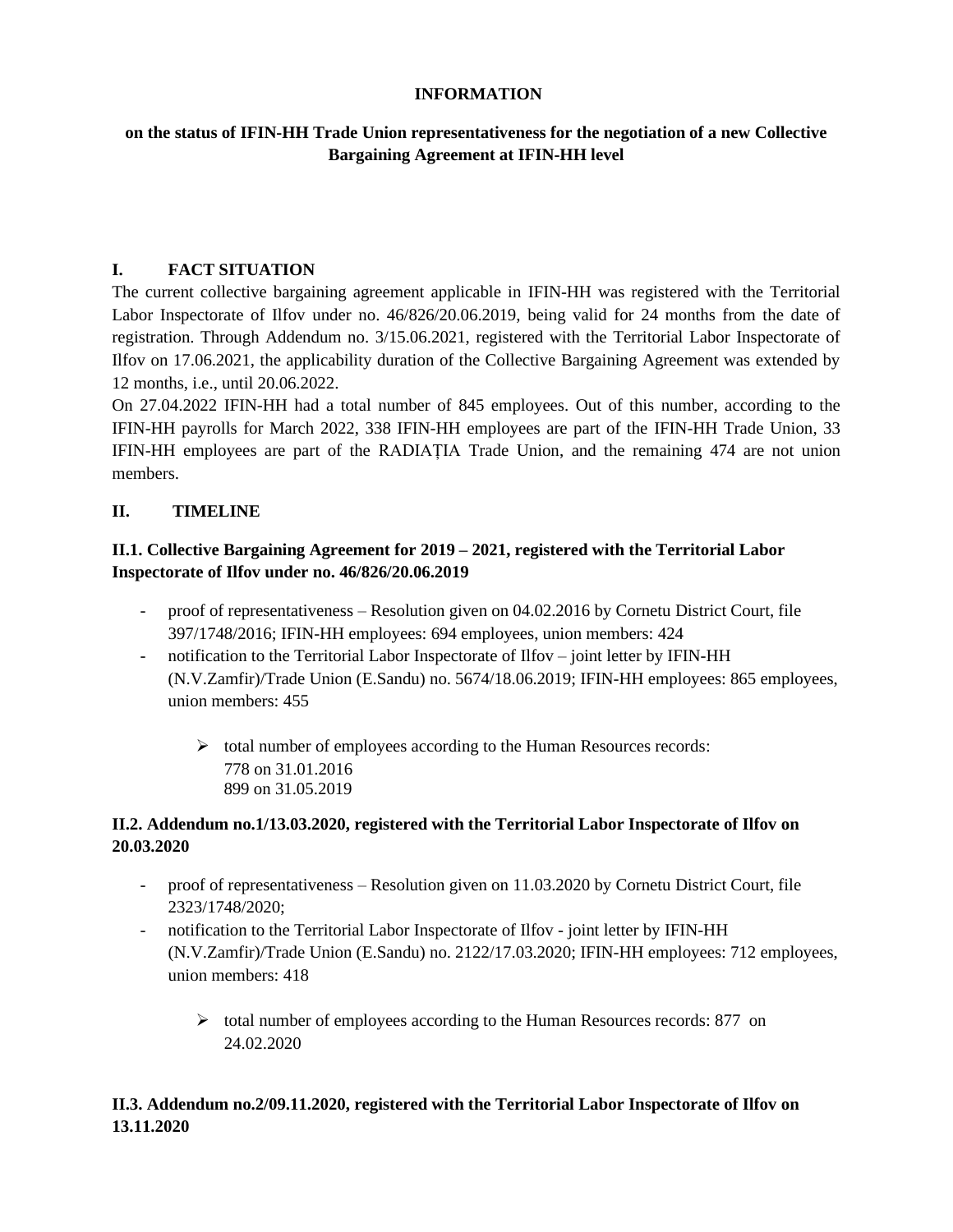- proof of representativeness Resolution given on 11.03.2020 by Cornetu District Court, file 2323/1748/2020;
- notification to the Territorial Labor Inspectorate of Ilfov joint letter by IFIN-HH (N.M.Mărginean)/Trade Union (E.Sandu) no. 8314/09.11.2020; regarding representativeness as per Resolution given by Cornetu District Court on 11.03.2020
	- ➢ total number of employees according to the Human Resources records: 851 on 31.10.2020

# **II.4. Addendum no.3/15.06.2021, registered with the Territorial Labor Inspectorate of Ilfov on 17.06.2021**

- proof of representativeness Resolution given on 11.03.2020 by Cornetu District Court, file 2323/1748/2020;
- notification to the Territorial Labor Inspectorate of Ilfov joint letter by IFIN-HH (N.M.Mărginean)/Trade Union (E.Sandu) nr. 4446/15.06.2021; regarding representativeness as per Resolution given by Cornetu District Court on 11.03.2020
	- ➢ total number of employees according to the Human Resources records: 839 on 31.05.2021

| Document type/no./date                                                 | Date of<br>registration<br>with the<br><b>Territorial</b><br>Labor<br>Inspectorate<br>of Ilfov | Number of<br>employees in<br><b>HR</b> records | <b>Number of IFIN</b><br><b>Union members</b><br>in the payrolls | <b>Declared</b><br>number of<br>employees | <b>Declared</b><br>number of<br>union members | <b>Remarks</b>                                                                                                                   |
|------------------------------------------------------------------------|------------------------------------------------------------------------------------------------|------------------------------------------------|------------------------------------------------------------------|-------------------------------------------|-----------------------------------------------|----------------------------------------------------------------------------------------------------------------------------------|
| <b>Cornetu District Court</b><br><b>Resolution dated</b><br>04.02.2016 |                                                                                                | 778                                            | 444                                                              | 694                                       | 424                                           | As per documents attached<br>to IFIN Trade Union<br>application lodged with<br><b>Cornetu District Court</b>                     |
| <b>Collective Bargaining</b><br>Agreement /20.06.2019                  | 20.06.2019                                                                                     | 899                                            | 430                                                              | 865*                                      | 455*                                          | * As per letter signed by<br>IFIN (N.V. Zamfir) and<br>Trade Union<br><b>IFIN</b><br>(E.<br>Sandu)<br>5674/<br>no.<br>18.06.2019 |
| <b>Cornetu District Court</b><br><b>Resolution dated</b><br>11.03.2020 |                                                                                                | 877                                            | 424                                                              | 712                                       | 418                                           | As per documents attached<br>to IFIN Trade Union<br>application lodged with<br>Cornetu District Court                            |
| <b>Addendum</b><br>no.1/13.03.2020                                     | 20.03.2020                                                                                     | 877                                            | 424                                                              | $712*$                                    | 418*                                          | * As per letter signed by<br>IFIN (N.V. Zamfir) and<br>Trade Union<br><b>IFIN</b><br>(E.<br>Sandu)<br>2122/<br>no.<br>17.03.2020 |
| <b>Addendum</b><br>no.2/09.11.2020                                     | 13.11.2020                                                                                     | 851                                            | 387                                                              |                                           | ٠                                             | As per Cornetu District<br><b>Court Resolution dated</b><br>11.03.2020                                                           |
| <b>Addendum</b><br>no.3/15.06.2021                                     | 17.06.2021                                                                                     | 839                                            | 354                                                              |                                           | ٠                                             | As per Cornetu District<br>Court Resolution dated<br>11.03.2020                                                                  |
| <b>Trade Union Letter no.</b><br>70422/29.04.2022                      |                                                                                                | 845                                            | 338                                                              | 845*                                      | 338**                                         | * As per IFIN-HH letter nr.<br>2738/28.04.2022<br>** As per IFIN Trade                                                           |

# **Centralized data:**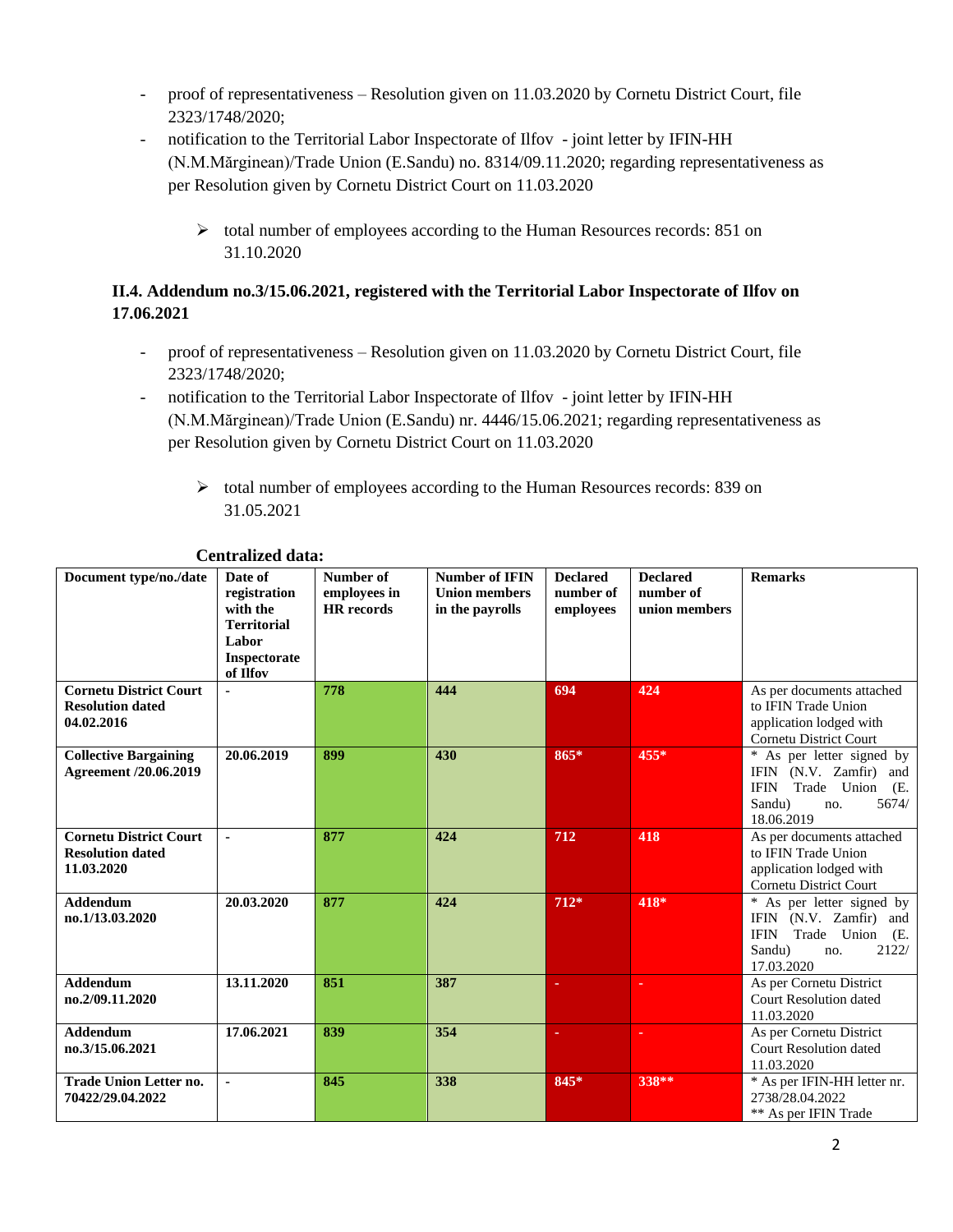#### **III. CURRENT SITUATION**

The fulfilment of the representativeness conditions at IFIN-HH level was acknowledged by the IFIN-HH Trade Union according to the Resolution given by the Cornetu District Court on 11.03.2020, file no. 2323/1748/2020.

**Through letter no. 600561/B2/BM1/17.02.2022, registered with IFIN-HH under no. 1043/28.02.2022, the Police Inspectorate of Ilfov County, the Economic Criminality Investigation Service contacted IFIN-HH asking that the nominal list of IFIN-HH employees be communicated, as at 24.02.2020 (877 employees, according to the nominal table attached to IFIN-HH letter no. 1304/04.03.2022).**  Over the phone, Ms. Elena Sandu, President of IFIN-HH Trade Union, referred to the existence of a criminal file (complaint lodged in 2020) for forgery and use of forgery with respect to obtaining representativeness in 2020.

Given the enforceability conditions of the abovementioned resolution, **through letter no. 50422/27.04.2022 (registered with IFIN-HH under no. 2019/27.04.2022 and with the Director General Cabinet Office under no. 110/27.04.2022), the IFIN-HH Trade Union, through the President, requested the communication of the total number of IFIN-HH employees** to *verify the condition of representativeness of IFIN-HH Trade Union...with a view to renegotiating the Collective Bargaining Agreement in IFIN-HH."*

Following the reply sent by IFIN-HH through letter no. 2738/28.04.2022, **the IFIN-HH Trade Union, through the President, informs the Board of Administration of IFIN-HH in the meeting of 28.04.2022 and thereafter, informs the employer that** *the IFIN-HH Trade Union has 338 union members,* **in which case relative to the total number of IFIN-HH employees,** *it no longer fulfils the condition of representativeness at IFIN-HH level* **(letter no. 70422/29.04.2022, registered with the Director General Cabinet Office under no. 78/29.04.2022).**

Whereas the collective bargaining agreement is to expire on 20.06.2022, according to the provisions of art. 129 paragraph 3 of Law No 62/2011 of social dialog, *the employer, IFIN-HH, notified the intention to negotiate a new collective bargaining agreement for IFIN-HH* to all stakeholders, i.e., IFIN-HH Trade Union (through letter no.2820/02.05.2022, registered under no. 10522/03.05.2022), Radiația Trade Union (letter no. 2818/02.05.2022, registered under no. 25/03.05.2022), and IFIN-HH employees (letter no. 2822/02.05.2022).

Considering all the steps taken by the IFIN-HH Trade Union with regard to verifying the fulfilment of the representativeness condition and the notification sent to the institute's management, in the sense of not fulfilling the conditions required by the law in this respect, *the procedure for electing the employees' representatives was initiated in IFIN-HH, according to the provisions of art. 221 – 226 of Law No 53/2003 – Labor Code*, republished, as further amended and supplemented, for their participation in the parity commission for the negotiation of the new collective bargaining agreement.

Although the IFIN-HH Trade Union acknowledged that the organization for electing the employees' representatives in IFIN-HH has started, both directly (through letter no. 2818/02.05.2022), and through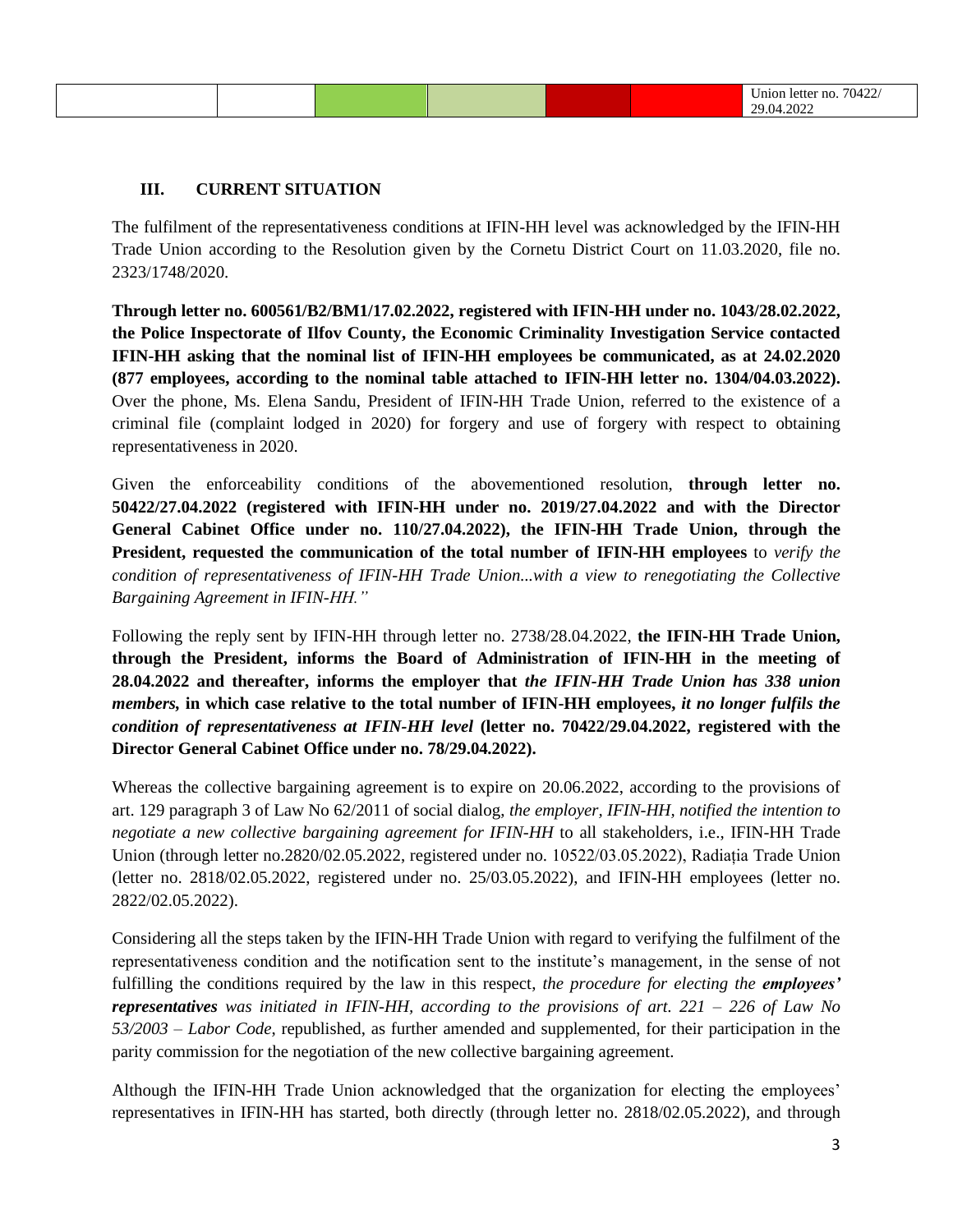the forms of communication within IFIN-HH (displaying in all locations, online posting, email communication), during the elections, namely on 27.05.2022, the **Trade Union sent a new letter to the IFIN-HH management (letter no. 50522/26.05.2022, registered with IFIN-HH under no. 2549/27.05.2022 and with the Director General Cabinet Office under no. 129/27.05.2022), this time notifying that the representativeness conditions are satisfied, without presenting any new document or operative event** in relation to the notification dated 28.04.2022 (in the meeting of the Board of Administration) and with respect to the situation pointed out through letter no. 70422/29.04.2022.

Taking into account the contradictory views expressed by means of the letters sent to the IFIN-HH management and considering the opinion expressed in the meeting of the Board of Administration of 28.04.2022, in relation to the existence, on the date of the entire correspondence initiated by the Trade Union, of the Resolution given by the Cornetu District Court on 11.03.2020 (file 2323/1748/2020), the **IFIN-HH management requested to communicate in due course the substantiating documents supporting the claims related to "representativeness being acquired again" (IFIN-HH letter no. 3480/30.05.2022, registered with IFIN-HH Trade Union under no. 90522/31.05.2022).** 

To letter no. 100522/31.05.2022, the IFIN-HH Trade Union encloses a *nominal table of 95 individuals representing "NEW MEMBERS JOINING THE IFIN-HH TRADE UNION", as well as a copy of Minutes no. 150/26.05.2022 of the IFIN-HH Trade Union Meeting, where the IFIN-HH Trade Union representatives were assigned in the parity commission.*

Checking the documents received in relation to the provisions of art. 34 paragraph 1 of the IFIN-HH Trade Union Statues, according to which **"new members joining the IFIN-HH Trade Union are admitted based on an individual application in writing approved by the Board",** through letter no. 3542/02.06.2022 the IFIN-HH management asked for the proof of conformity with such statutory provisions. On 02.02.2022 the IFIN-HH Trade Union makes clarifications regarding Minutes no.150/26.05.2022, without sending the required documents (letter no. 02062022/02.06.2022, registered with IFIN-HH under no. 2605/02.06.2022 and with the Director General Cabinet Office under no. 132/02.06.2022).

Given the correspondence with the IFIN-HH Trade Union, the employer proceeded with verifying the special register for Trade Union Records held by the Cornetu District Court, and **from the data communicated by the competent court contained in the Registry Certificate issued on 02.06.2022,**  *ensued a different membership of the Board (Executive Committee) than that specified in Minutes no. 150/26.05.2022***,** invoked in Trade Union letters no. 50522/26.05.2022, no. 6052022/27.05.2022, no. 100522/31.05.2022, and no. 020622/02.06.2022.

Although according to the legal incidental provisions (art. 20 corroborated with art. 17 of Law No 62/2011 of social dialog, republished, as further amended and supplemented), the *IFIN-HH Trade Union had the obligation to register, within 30 days, with the Cornetu District Court, any further amendments to the statutes, and any change in the membership of the managing body*; from the document presented by the Trade Union (Minutes no. 150/26.05.2022) and the document issued by the Cornetu District Court (registry certificate dated 02.06.2022) it results that the *IFIN-HH Trade Union has not fulfilled this legal obligation*, for the changes made in its organizational structure to be binding.

We specify that **according to the statutory provisions (art. 11 and art. 30 of the IFIN-HH Statutes), the Trade Union Board is validated by the General Meeting,** this applying also to a possible change in the Board membership.